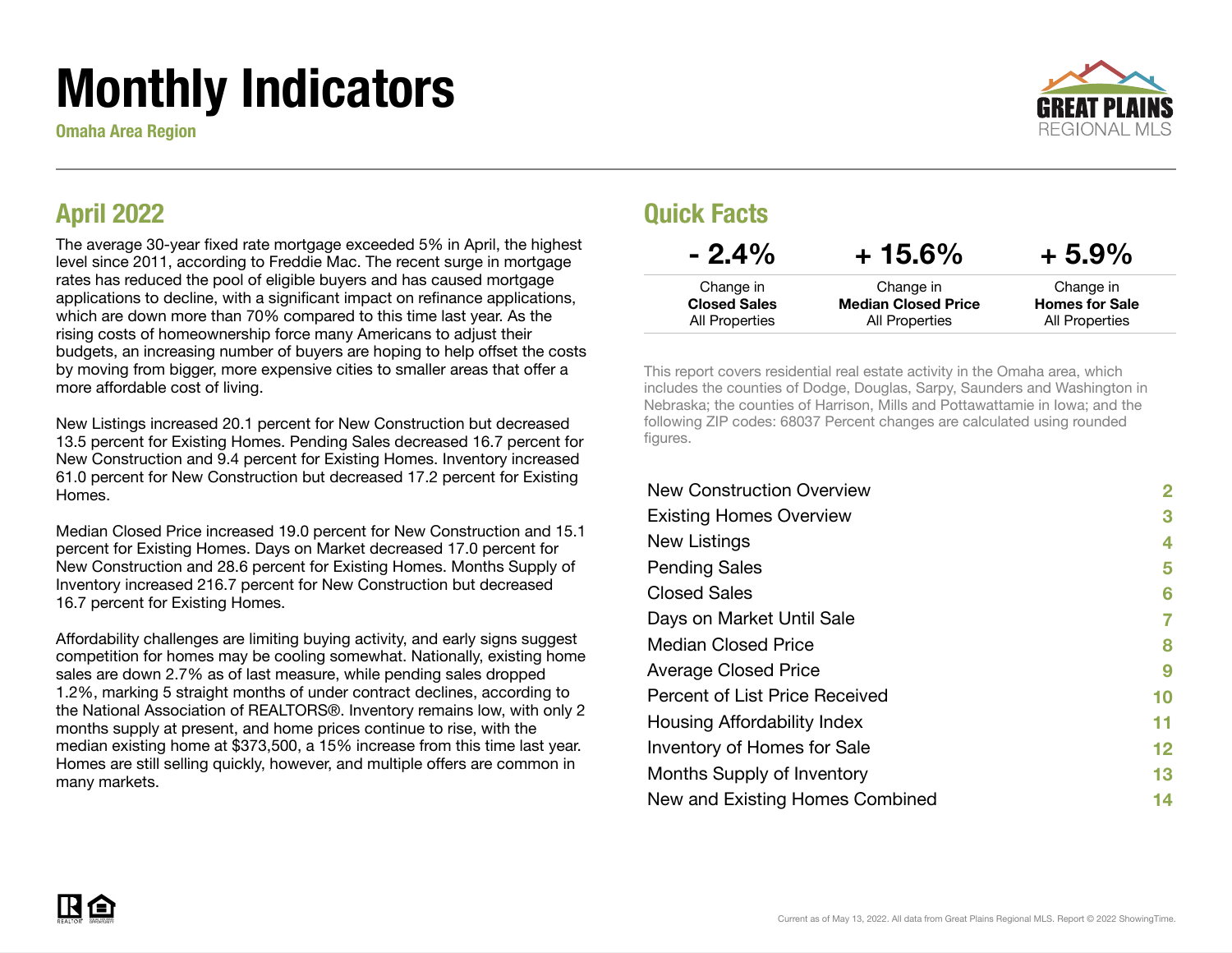### New Construction Overview

Key metrics by report month and for year-to-date (YTD) starting from the first of the year. New Construction properties only.



| <b>Key Metrics</b>                    | <b>Historical Sparkbars</b>                                          | 4-2021    | 4-2022    | % Change  | <b>YTD 2021</b> | <b>YTD 2022</b> | % Change |
|---------------------------------------|----------------------------------------------------------------------|-----------|-----------|-----------|-----------------|-----------------|----------|
| <b>New Listings</b>                   | 4-2020<br>10-2020<br>4-2021<br>$10 - 202$<br>4-2022                  | 209       | 251       | $+20.1%$  | 1,105           | 904             | $-18.2%$ |
| <b>Pending Sales</b>                  | $4 - 2020$<br>$10 - 2020$<br>$4 - 2021$<br>$10 - 2021$<br>$4 - 2022$ | 156       | 130       | $-16.7%$  | 955             | 678             | $-29.0%$ |
| <b>Closed Sales</b>                   | $4 - 2020$<br>10-2020<br>4-2021<br>4-2022<br>10-2021                 | 159       | 165       | $+3.8%$   | 635             | 654             | $+3.0%$  |
| Days on Market Until Sale             | 10-2021<br>$4 - 2022$<br>$4 - 2020$<br>$10 - 2020$<br>$4 - 2021$     | 47        | 39        | $-17.0%$  | 50              | 31              | $-38.0%$ |
| <b>Median Closed Price</b>            | $4 - 2020$<br>4-2021<br>10-2021<br>$4 - 2022$<br>10-2020             | \$356,702 | \$424,450 | $+19.0%$  | \$355,474       | \$405,767       | $+14.1%$ |
| <b>Average Closed Price</b>           | $4 - 2020$<br>$10 - 2020$<br>$4 - 2021$<br>$10 - 2021$<br>$4 - 2022$ | \$370,758 | \$467,033 | $+26.0%$  | \$377,137       | \$449,114       | $+19.1%$ |
| <b>Percent of List Price Received</b> | $4 - 2020$<br>$10 - 2020$<br>$4 - 2021$<br>10-2021<br>$4 - 2022$     | 101.4%    | 102.2%    | $+0.8%$   | 101.3%          | 101.9%          | $+0.6%$  |
| <b>Housing Affordability Index</b>    | $4 - 2020$<br>$10 - 2020$<br>$4 - 2021$<br>$10 - 2021$<br>$4 - 2022$ | 117       | 77        | $-34.2%$  | 117             | 80              | $-31.6%$ |
| <b>Inventory of Homes for Sale</b>    | $4 - 2020$<br>10-2020<br>$4 - 2021$<br>10-2021<br>$4 - 2022$         | 290       | 467       | $+61.0%$  |                 |                 |          |
| <b>Months Supply of Inventory</b>     | $4 - 2021$<br>$4 - 2020$<br>10-2020<br>10-2021<br>$4 - 2022$         | 1.2       | 3.8       | $+216.7%$ |                 |                 |          |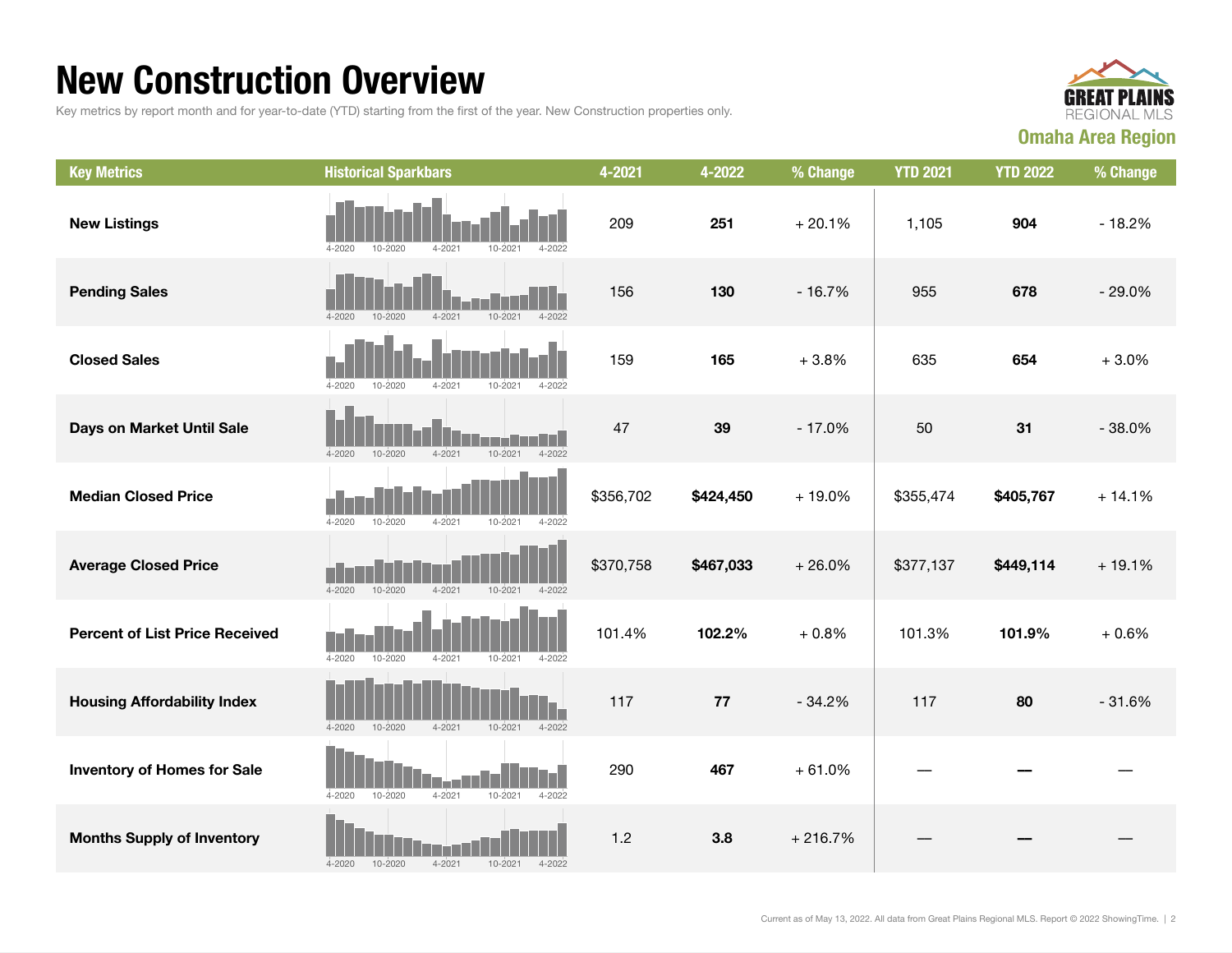## Existing Homes Overview

Key metrics by report month and for year-to-date (YTD) starting from the first of the year. Existing Homes properties only.



| <b>Key Metrics</b>                    | <b>Historical Sparkbars</b>                                          | 4-2021         | 4-2022                  | % Change | <b>YTD 2021</b> | <b>YTD 2022</b>  | % Change |
|---------------------------------------|----------------------------------------------------------------------|----------------|-------------------------|----------|-----------------|------------------|----------|
| <b>New Listings</b>                   | 10-2020<br>$4 - 2021$<br>$4 - 2020$<br>10-2021<br>$4 - 2022$         | 1,700          | 1,470                   | $-13.5%$ | 4,752           | 4,589            | $-3.4%$  |
| <b>Pending Sales</b>                  | $4 - 2020$<br>10-2020<br>$4 - 2021$<br>$4 - 2022$<br>10-2021         | 1,389          | 1,258                   | $-9.4%$  | 4,119           | 3,992            | $-3.1%$  |
| <b>Closed Sales</b>                   | $4 - 2020$<br>10-2020<br>$4 - 2021$<br>10-2021<br>4-2022             | 1,044          | 1,009                   | $-3.4%$  | 3,227           | 3,194            | $-1.0%$  |
| Days on Market Until Sale             | $10 - 2020$<br>$4 - 2021$<br>10-2021<br>$4 - 2022$<br>$4 - 2020$     | $\overline{7}$ | $\overline{\mathbf{5}}$ | $-28.6%$ | 11              | $\boldsymbol{9}$ | $-18.2%$ |
| <b>Median Closed Price</b>            | $4 - 2020$<br>10-2020<br>$4 - 2021$<br>10-2021<br>$4 - 2022$         | \$235,000      | \$270,500               | $+15.1%$ | \$225,000       | \$250,700        | $+11.4%$ |
| <b>Average Closed Price</b>           | $4 - 2020$<br>10-2020<br>$4 - 2021$<br>$10 - 2021$<br>$4 - 2022$     | \$267,825      | \$304,275               | $+13.6%$ | \$256,110       | \$287,693        | $+12.3%$ |
| <b>Percent of List Price Received</b> | $4 - 2020$<br>$10 - 2020$<br>$4 - 2021$<br>$10 - 2021$<br>$4 - 2022$ | 102.7%         | 104.4%                  | $+1.7%$  | 101.3%          | 102.8%           | $+1.5%$  |
| <b>Housing Affordability Index</b>    | $4 - 2020$<br>10-2020<br>$4 - 2021$<br>$10 - 2021$<br>$4 - 2022$     | 178            | 121                     | $-32.0%$ | 186             | 130              | $-30.1%$ |
| <b>Inventory of Homes for Sale</b>    | $4 - 2020$<br>10-2020<br>$4 - 2021$<br>10-2021<br>$4 - 2022$         | 691            | 572                     | $-17.2%$ |                 |                  |          |
| <b>Months Supply of Inventory</b>     | $4 - 2021$<br>$4 - 2020$<br>10-2020<br>10-2021<br>$4 - 2022$         | 0.6            | 0.5                     | $-16.7%$ |                 |                  |          |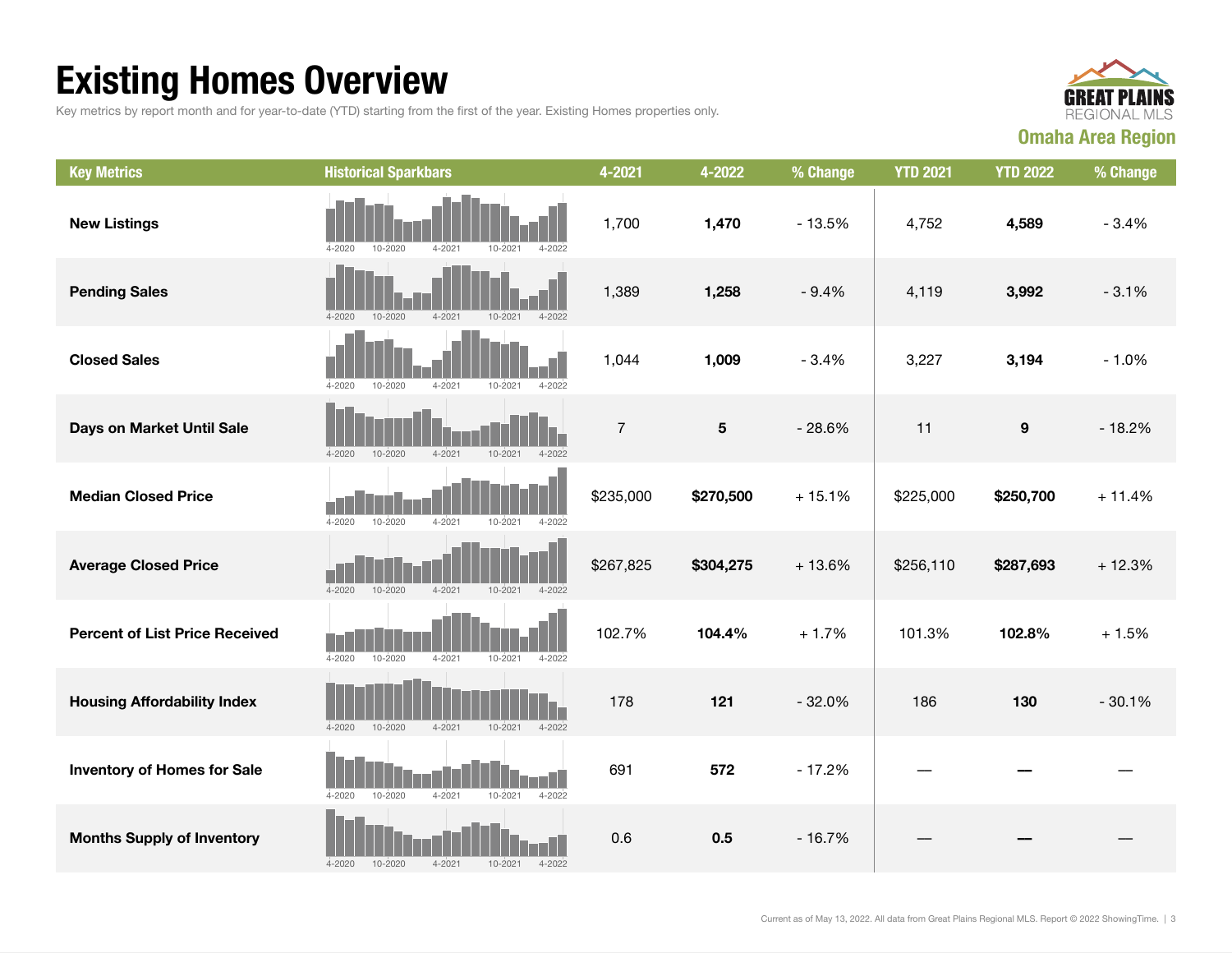## New Listings

A count of the properties that have been newly listed on the market in a given month.



New Listings New Construction Year-Over-Year Change Existing Homes Year-Over-Year Change May-2021 154 - 49.5% 1,519 - 4.5% Jun-2021 160 - 48.9% 1,808 + 17.4% Jul-2021 133 - 50.2% 1,665 + 1.1% Aug-2021 186 - 31.4% 1,463 + 3.3% Sep-2021 227 - 16.2% 1,464 + 1.8% Oct-2021 272 + 19.8% 1,357 - 2.6% Nov-2021 130 - 47.2% 988 + 14.9% Dec-2021 167 - 26.8% 630 - 16.0% Jan-2022 248 - 17.3% 774 - 3.9% Feb-2022 194 - 25.7% 978 + 13.1% Mar-2022 211 - 37.0% 1,367 - 1.1% Apr-2022 251 + 20.1% 1,470 - 13.5% 12-Month Avg 194 - 27.9% 1,290 + 0.6% April 203 209 251  $-6.9\%$   $+3.0\%$   $+20.1\%$ 1,295 1,700 1,470  $-21.8\% + 31.3\% - 13.5\%$ 2020 New Construction 2021 2022 2020 Existing Homes 2021 2022 Year to Date 1,031 1,105 <sup>904</sup> + 32.5% + 7.2% - 18.2% 5,087 4,752 4,589 + 8.5% - 6.6% - 3.4% 2020 New Construction 2021 2022 2020 Existing Homes 2021 2022

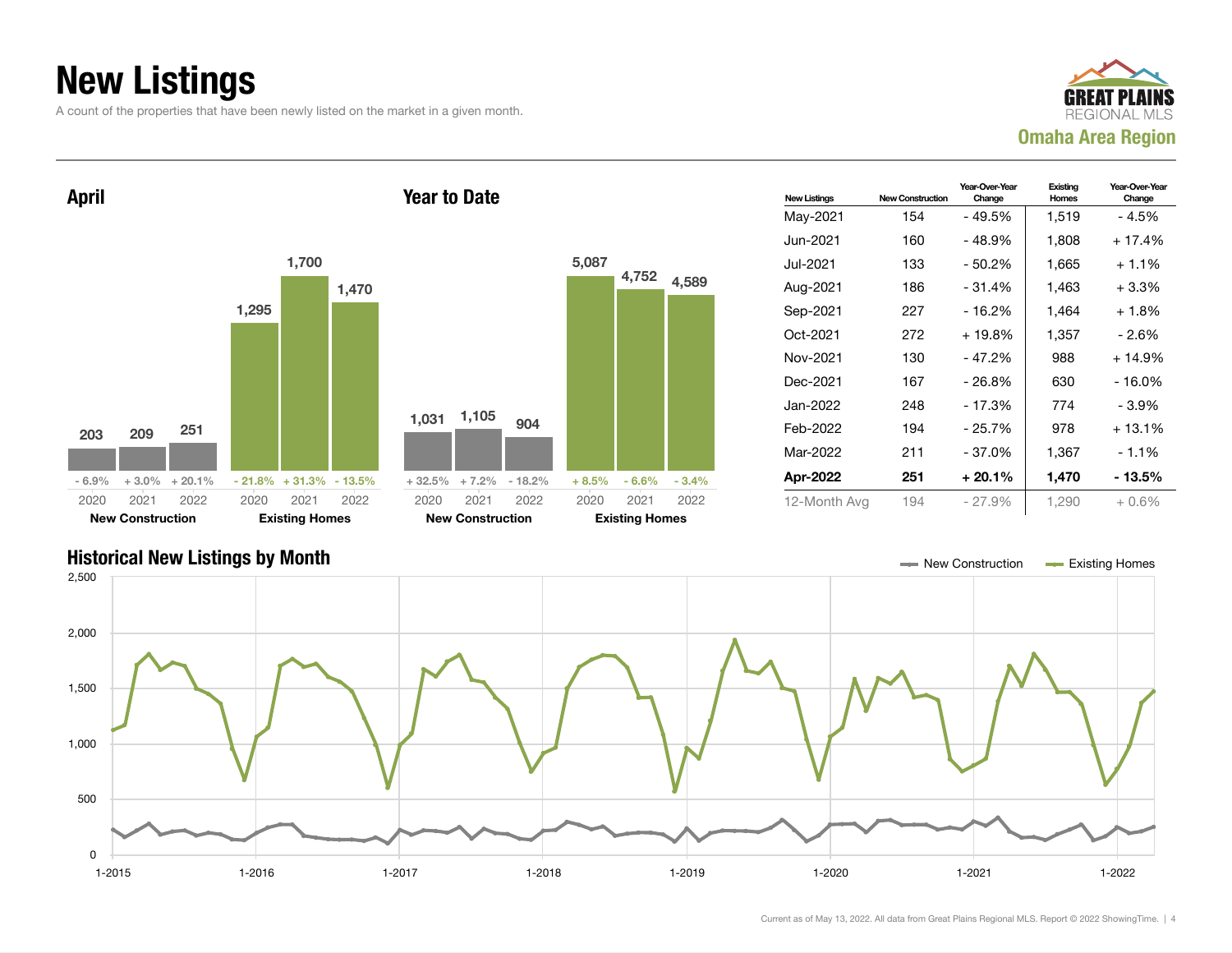## Pending Sales

A count of the properties on which offers have been accepted in a given month.







Current as of May 13, 2022. All data from Great Plains Regional MLS. Report © 2022 ShowingTime. | 5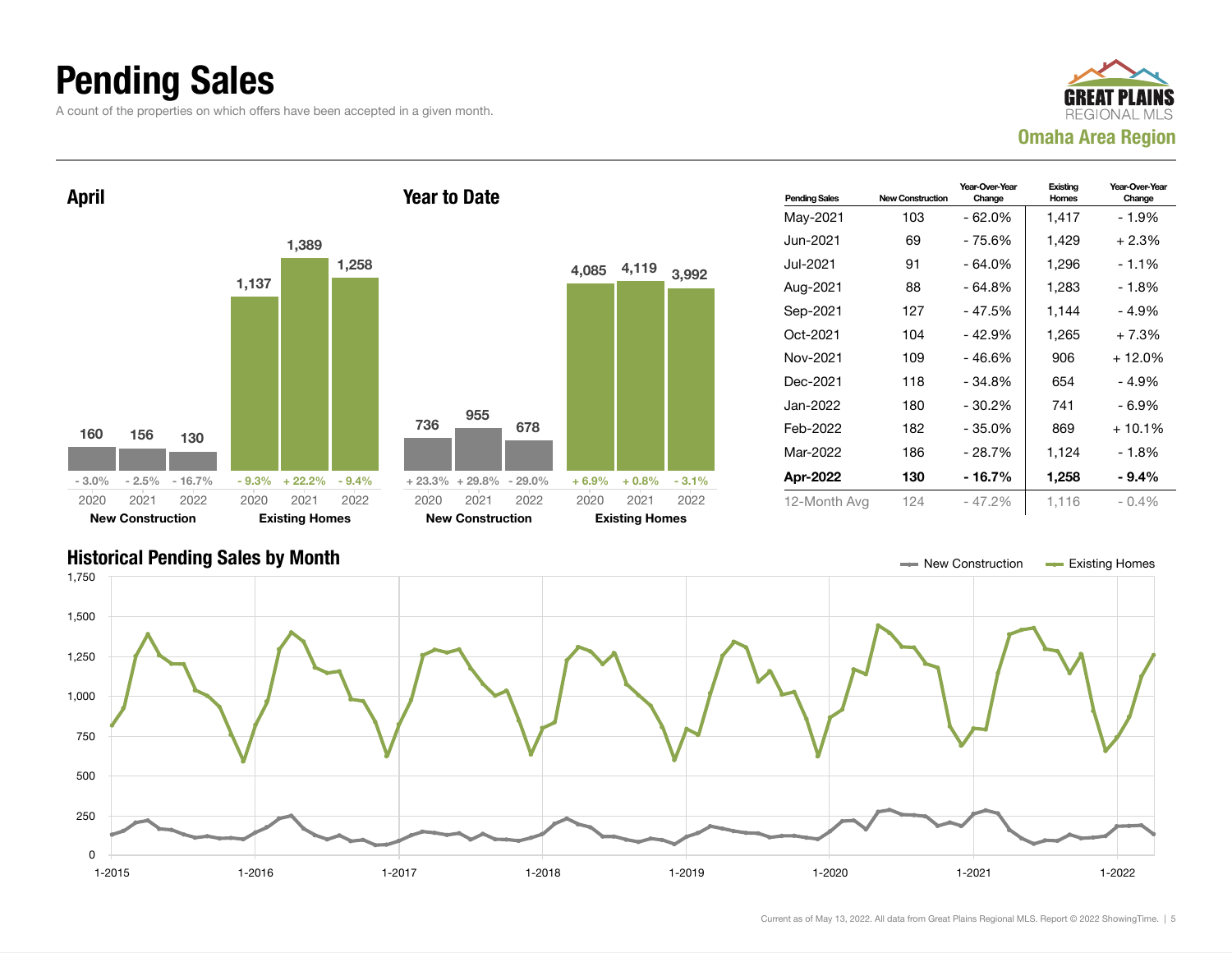### Closed Sales

A count of the actual sales that closed in a given month.





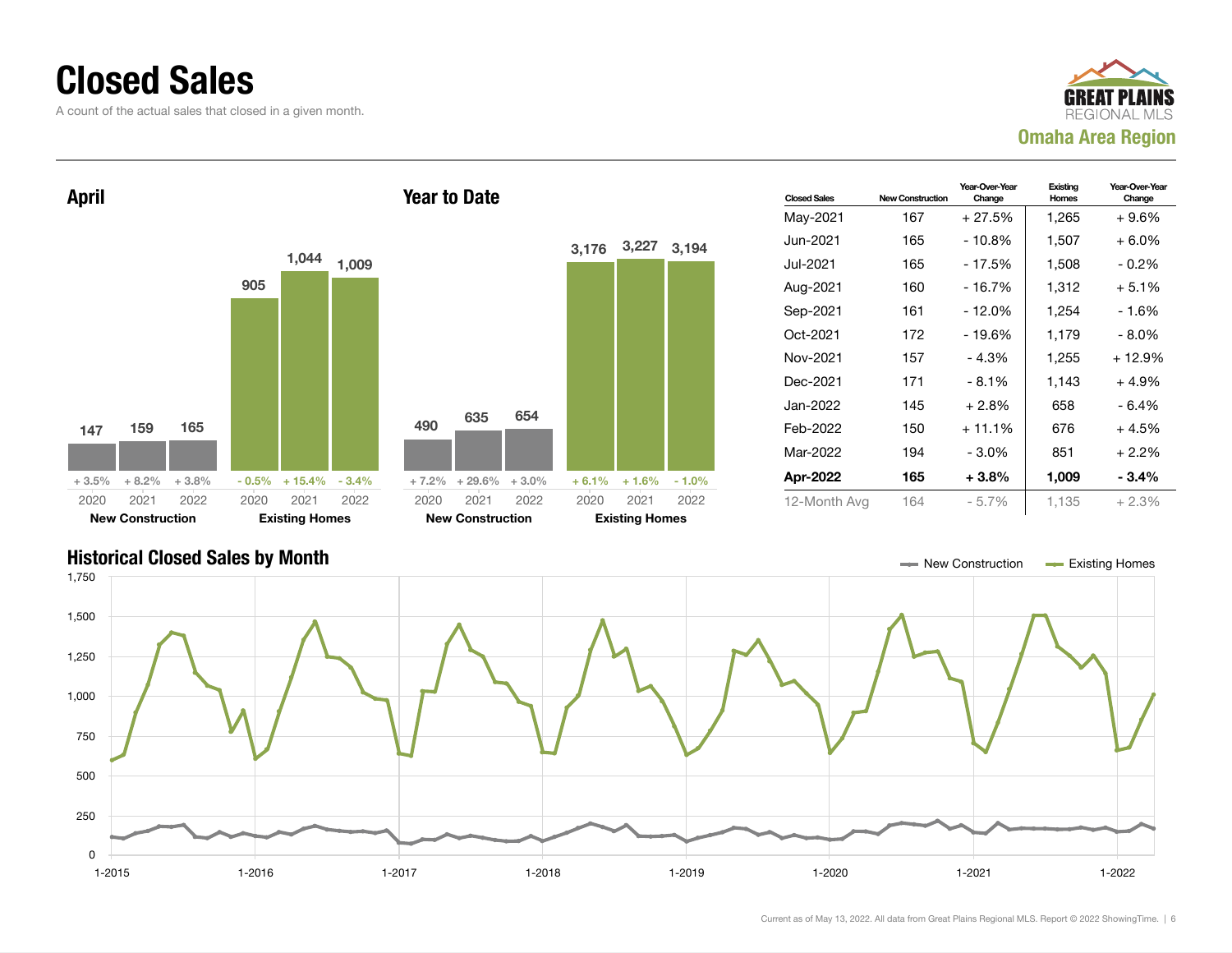#### Days on Market Until Sale

Average number of days between when a property is listed and when an offer is accepted in a given month.





| Days on Market | <b>New Construction</b> | Year-Over-Year<br>Change | Existing<br><b>Homes</b> | Year-Over-Year<br>Change |
|----------------|-------------------------|--------------------------|--------------------------|--------------------------|
| May-2021       | 37                      | $-38.3%$                 | 6                        | $-60.0\%$                |
| Jun-2021       | 32                      | $-66.3%$                 | 6                        | $-60.0\%$                |
| Jul-2021       | 30                      | - 56.5%                  | 6                        | - 53.8%                  |
| Aug-2021       | 23                      | $-67.1%$                 | 8                        | $-27.3%$                 |
| Sep-2021       | 23                      | - 56.6%                  | 9                        | - 18.2%                  |
| Oct-2021       | 20                      | $-62.3%$                 | 9                        | $-18.2%$                 |
| Nov-2021       | 27                      | $-50.0%$                 | 12                       | $+9.1%$                  |
| Dec-2021       | 25                      | - 54.5%                  | 12                       | $+9.1%$                  |
| Jan-2022       | 25                      | - 35.9%                  | 13                       | - 7.1%                   |
| Feb-2022       | 32                      | $-28.9%$                 | 12                       | $-14.3%$                 |
| Mar-2022       | 28                      | $-56.9%$                 | 7                        | - 36.4%                  |
| Apr-2022       | 39                      | - 17.0%                  | 5                        | - 28.6%                  |
| 12-Month Avg*  | 28                      | $-52.5%$                 | 9                        | $-29.0\%$                |

\* Days on Market for all properties from May 2021 through April 2022. This is not the average of the individual figures above.

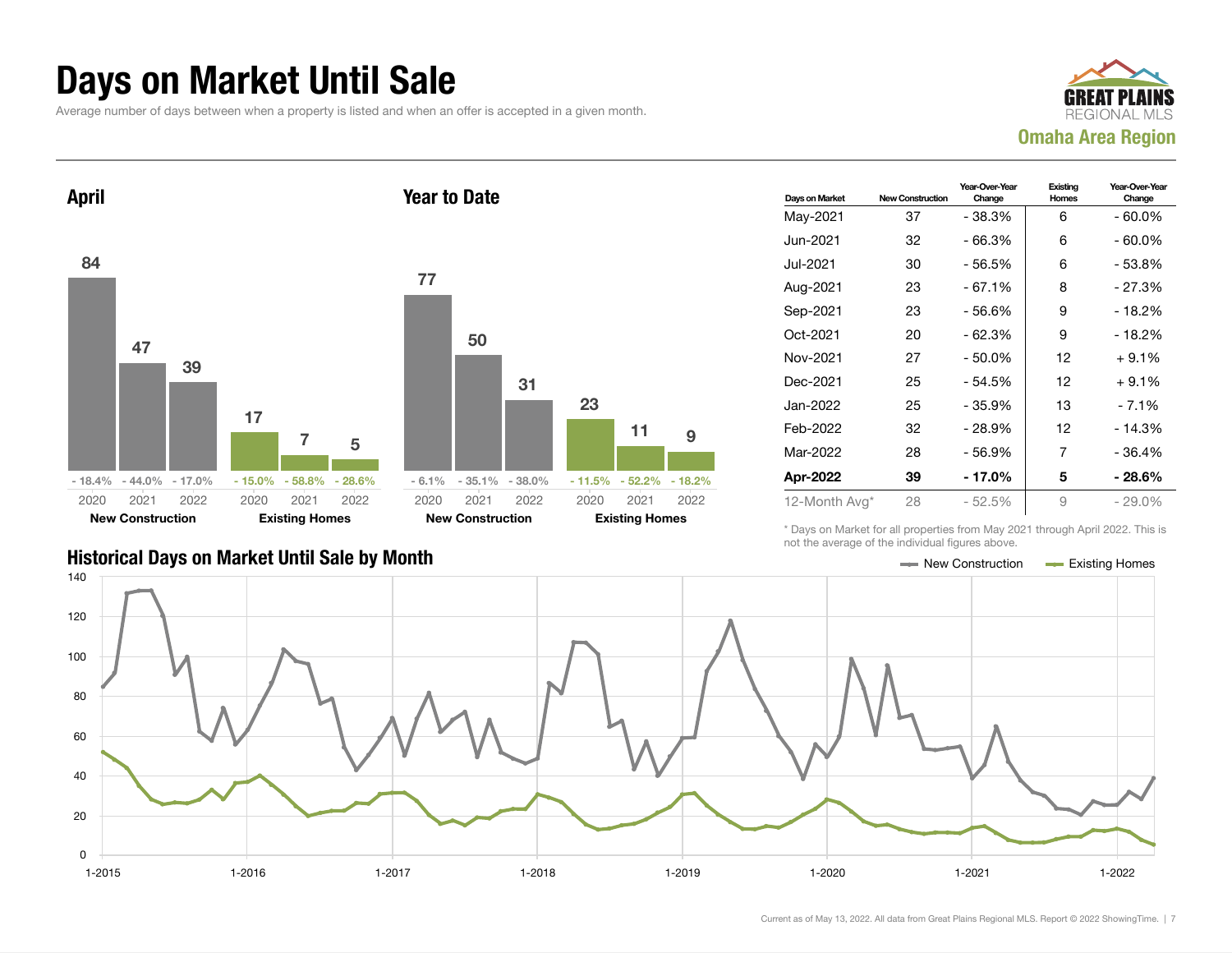### Median Closed Price

Point at which half of the sales sold for more and half sold for less, not accounting for seller concessions, in a given month.

Year to Date



April



| <b>Median Closed Price</b> | <b>New Construction</b> | Year-Over-Year<br>Change | Existina<br>Homes | Year-Over-Year<br>Change |
|----------------------------|-------------------------|--------------------------|-------------------|--------------------------|
| May-2021                   | \$361,945               | $+2.3%$                  | \$242,500         | + 12.8%                  |
| Jun-2021.                  | \$375,000               | + 12.1%                  | \$250,500         | $+15.4%$                 |
| Jul-2021.                  | \$389,000               | + 14.6%                  | \$247,000         | $+8.7%$                  |
| Aug-2021                   | \$389,432               | + 16.2%                  | \$245,000         | $+11.4%$                 |
| Sep-2021                   | \$384,856               | $+5.1%$                  | \$240,000         | $+10.2%$                 |
| Oct-2021                   | \$389,164               | $+8.1%$                  | \$237,363         | $+9.1%$                  |
| Nov-2021                   | \$389,900               | $+5.7%$                  | \$240,000         | $+6.7%$                  |
| Dec-2021                   | \$412,307               | $+17.5%$                 | \$232,000         | $+10.5%$                 |
| Jan-2022                   | \$395,990               | $+7.3%$                  | \$239,200         | $+13.9%$                 |
| Feb-2022                   | \$395,639               | $+11.5%$                 | \$238,000         | $+11.1%$                 |
| Mar-2022                   | \$400,243               | + 15.9%                  | \$255,000         | $+10.9%$                 |
| Apr-2022                   | \$424,450               | + 19.0%                  | \$270,500         | + 15.1%                  |
| 12-Month Avg*              | \$394,300               | $+11.9%$                 | \$245,000         | $+11.4\%$                |

\* Median Closed Price for all properties from May 2021 through April 2022. This is not the average of the individual figures above.



\$250,700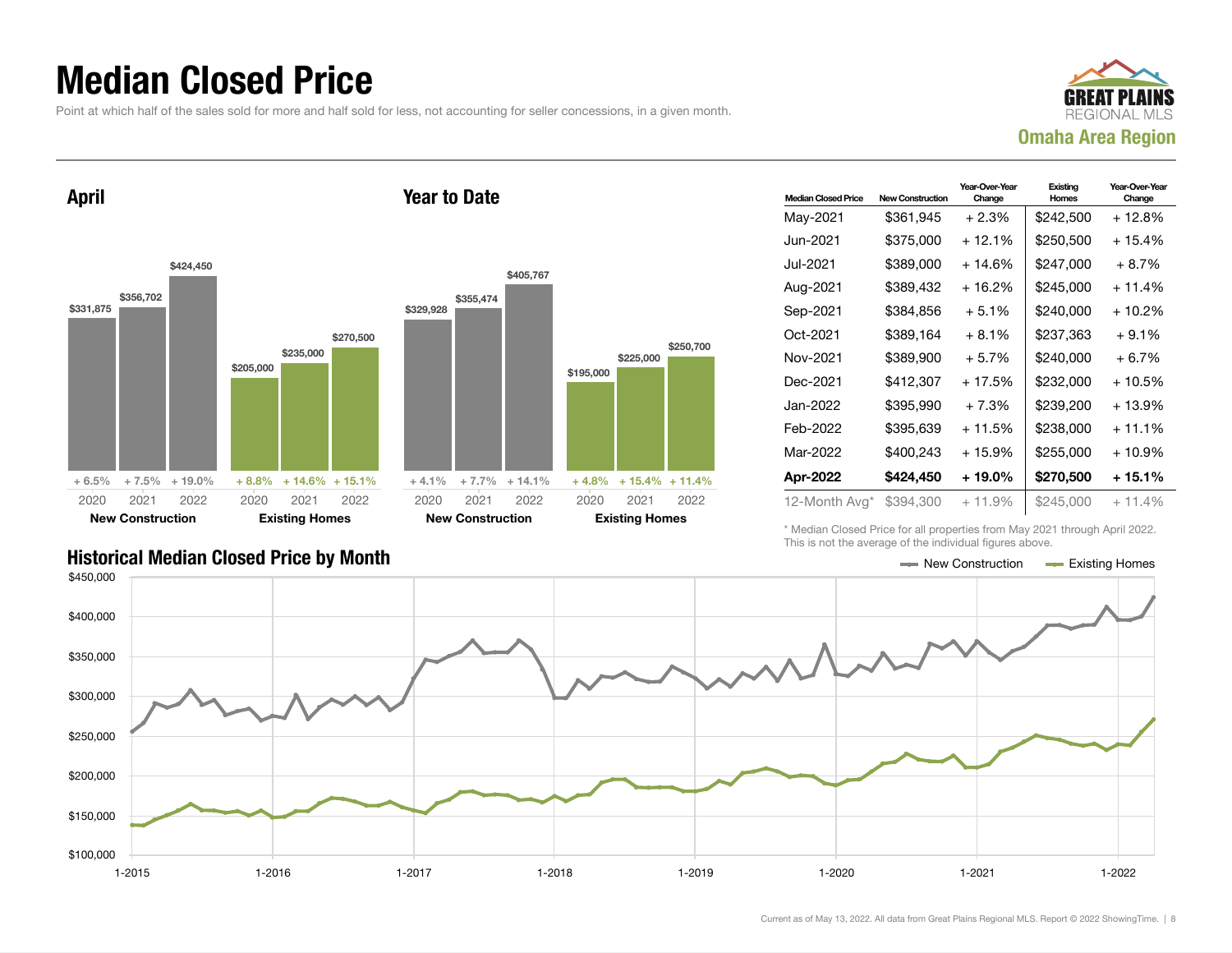#### Average Closed Price

Average sales price for all closed sales, not accounting for seller concessions, in a given month.



April \$359,707 \$370,758 \$467,033  $+ 7.5\% + 3.1\% + 26.0\%$ \$230,741 \$267,825 \$304,275  $+ 5.1\% + 16.1\% + 13.6\%$ 2020 New Construction 2021 2022 2020 Existing Homes 2021 2022 Year to Date \$350,932 \$377,137 \$449,114 + 3.4% + 7.5% + 19.1% \$223,123 + 5.1% + 14.8% + 12.3% 2020 New Construction 2021 2022 2020 Existing Homes

| <b>Average Closed Price</b> | <b>New Construction</b> | Year-Over-Year<br>Change | Existing<br>Homes | Year-Over-Year<br>Change |
|-----------------------------|-------------------------|--------------------------|-------------------|--------------------------|
| May-2021                    | \$388,926               | $+2.3%$                  | \$284,135         | $+15.9%$                 |
| Jun-2021.                   | \$404,801               | + 12.7%                  | \$295,648         | $+18.6%$                 |
| Jul-2021                    | \$406,171               | $+10.1%$                 | \$295,186         | + 12.1%                  |
| Aug-2021                    | \$413,062               | + 11.9%                  | \$280,945         | $+7.8%$                  |
| Sep-2021                    | \$415,975               | $+5.2\%$                 | \$280,746         | + 10.1%                  |
| Oct-2021                    | \$419,351               | $+9.7%$                  | \$279.235         | $+8.0\%$                 |
| Nov-2021                    | \$412,211               | $+6.2%$                  | \$284,534         | $+8.8\%$                 |
| Dec-2021                    | \$445,575               | $+16.4%$                 | \$265,003         | $+6.4%$                  |
| Jan-2022.                   | \$442,785               | $+13.7%$                 | \$270,338         | $+11.7%$                 |
| Feb-2022                    | \$436.389               | $+14.6%$                 | \$272.907         | $+8.5%$                  |
| Mar-2022                    | \$448,442               | $+20.9%$                 | \$293,197         | + 14.2%                  |
| Apr-2022                    | \$467,033               | $+26.0\%$                | \$304,275         | + 13.6%                  |
| 12-Month Avg*               | \$425,245               | $+12.6%$                 | \$284.855         | $+11.4%$                 |

Historical Average Closed Price by Month **New Construction Average Closed Price by Month** New Construction **New Construction** 

\* Average Closed Price for all properties from May 2021 through April 2022. This is not the average of the individual figures above.



\$256,110

2021 2022

\$287,693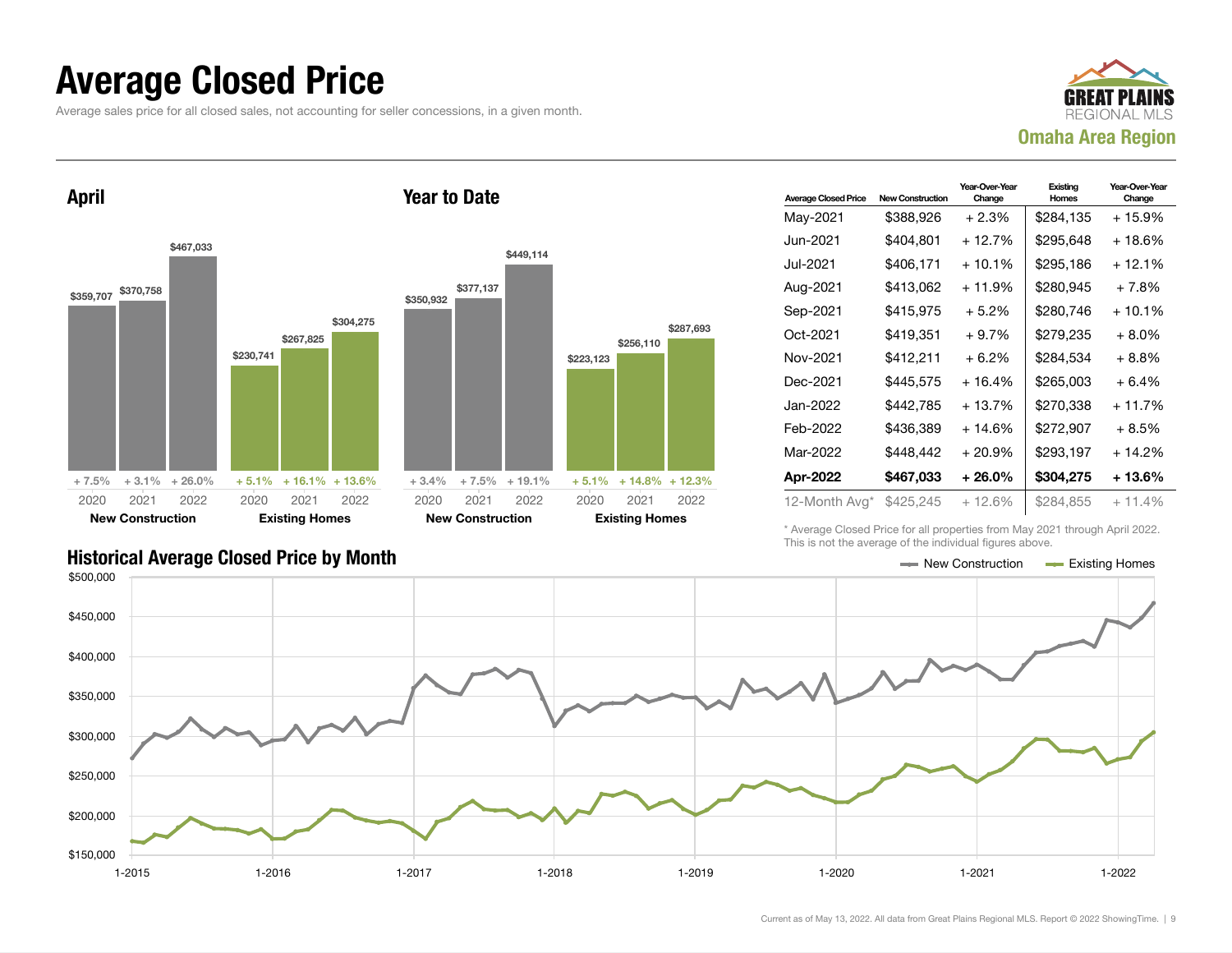## Percent of List Price Received

Percentage found when dividing a property's sales price by its most recent list price, then taking the average for all properties sold in a given month, not accounting for seller concessions.



April 100.5% 101.4% 102.2%  $+ 0.4\% + 0.9\% + 0.8\%$ 99.6% 102.7% 104.4%  $+ 0.5\% + 3.1\% + 1.7\%$ 2020 New Construction 2021 2022 2020 Existing Homes 2021 2022 Year to Date 100.5% 101.3% 101.9%  $0.0\%$  + 0.8% + 0.6% 98.9% 101.3% 102.8%  $+ 0.5\% + 2.4\% + 1.5\%$ 2020 New Construction 2021 2022 2020 Existing Homes 2021 2022

| Pct. of List Price<br>Received | <b>New Construction</b> | Year-Over-Year<br>Change | Existing<br><b>Homes</b> | Year-Over-Year<br>Change |
|--------------------------------|-------------------------|--------------------------|--------------------------|--------------------------|
| May-2021                       | 101.2%                  | $+0.8\%$                 | 103.4%                   | $+4.1%$                  |
| Jun-2021.                      | 101.7%                  | $+0.9\%$                 | 103.4%                   | $+3.7%$                  |
| Jul-2021.                      | 101.5%                  | $+1.1%$                  | 102.6%                   | $+2.3%$                  |
| Aug-2021                       | 101.7%                  | $+1.4%$                  | 101.5%                   | $+1.1%$                  |
| Sep-2021                       | 101.5%                  | $+0.6\%$                 | 100.7%                   | $+0.1%$                  |
| Oct-2021                       | 101.4%                  | $+0.4\%$                 | 100.6%                   | $+0.2\%$                 |
| Nov-2021                       | 101.5%                  | $+0.8%$                  | 100.6%                   | $+0.4%$                  |
| Dec-2021                       | 102.5%                  | $+1.8%$                  | 98.9%                    | - 0.9%                   |
| Jan-2022.                      | 102.3%                  | $+1.0\%$                 | 100.6%                   | $+0.9\%$                 |
| Feb-2022                       | 101.7%                  | $-0.4%$                  | 101.9%                   | $+2.0%$                  |
| Mar-2022                       | 101.6%                  | $+0.9\%$                 | 103.4%                   | $+1.3%$                  |
| Apr-2022                       | 102.2%                  | $+0.8\%$                 | 104.4%                   | $+1.7%$                  |
| 12-Month Avg*                  | 101.7%                  | $+0.9\%$                 | 101.9%                   | $+1.5%$                  |

#### Historical Percent of List Price Received by Month New Construction According Homes

\* Pct. of List Price Received for all properties from May 2021 through April 2022. This is not the average of the individual figures above.

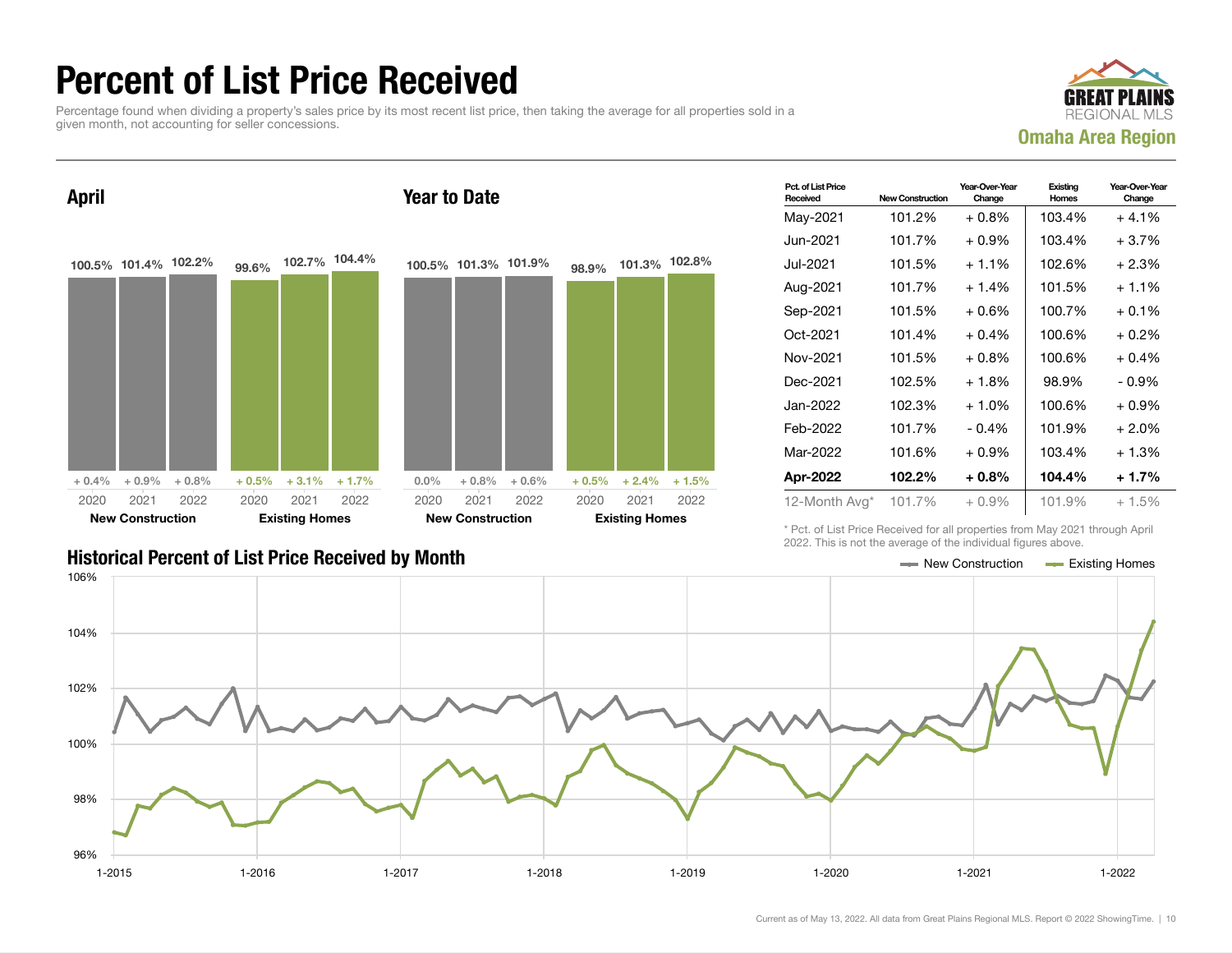## Housing Affordability Index

This index measures housing affordability for the region. For example, an index of 120 means the median household income is 120% of what is necessary to qualify for the median-priced home under prevailing interest rates. A higher number means greater affordability.





| <b>Affordability Index</b> | <b>New Construction</b> | Year-Over-Year<br>Change | Existing<br>Homes | Year-Over-Year<br>Change |
|----------------------------|-------------------------|--------------------------|-------------------|--------------------------|
| May-2021                   | 116                     | $+0.9\%$                 | 174               | - 7.9%                   |
| Jun-2021 <b>.</b>          | 112                     | $-8.2%$                  | 168               | $-10.6%$                 |
| Jul-2021.                  | 109                     | $-10.7%$                 | 172               | - 5.5%                   |
| Aug-2021                   | 107                     | - 13.7%                  | 170               | - 10.5%                  |
| Sep-2021                   | 107                     | $-7.0%$                  | 172               | $-10.9%$                 |
| Oct-2021                   | 106                     | $-9.4%$                  | 174               | $-10.3%$                 |
| Nov-2021                   | 109                     | $-5.2%$                  | 177               | $-6.3%$                  |
| Dec-2021                   | 98                      | $-19.7%$                 | 174               | $-14.7%$                 |
| Jan-2022.                  | 99                      | - 15.4%                  | 163               | - 20.5%                  |
| Feb-2022                   | 97                      | $-19.8%$                 | 162               | - 19.0%                  |
| Mar-2022                   | 88                      | $-27.3%$                 | 138               | - 23.8%                  |
| Apr-2022                   | 77                      | - 34.2%                  | 121               | $-32.0\%$                |
| 12-Month Avg               | 102                     | $-14.3%$                 | 164               | $-14.1%$                 |

#### Historical Housing Affordability Index by Month New Construction Existing Homes

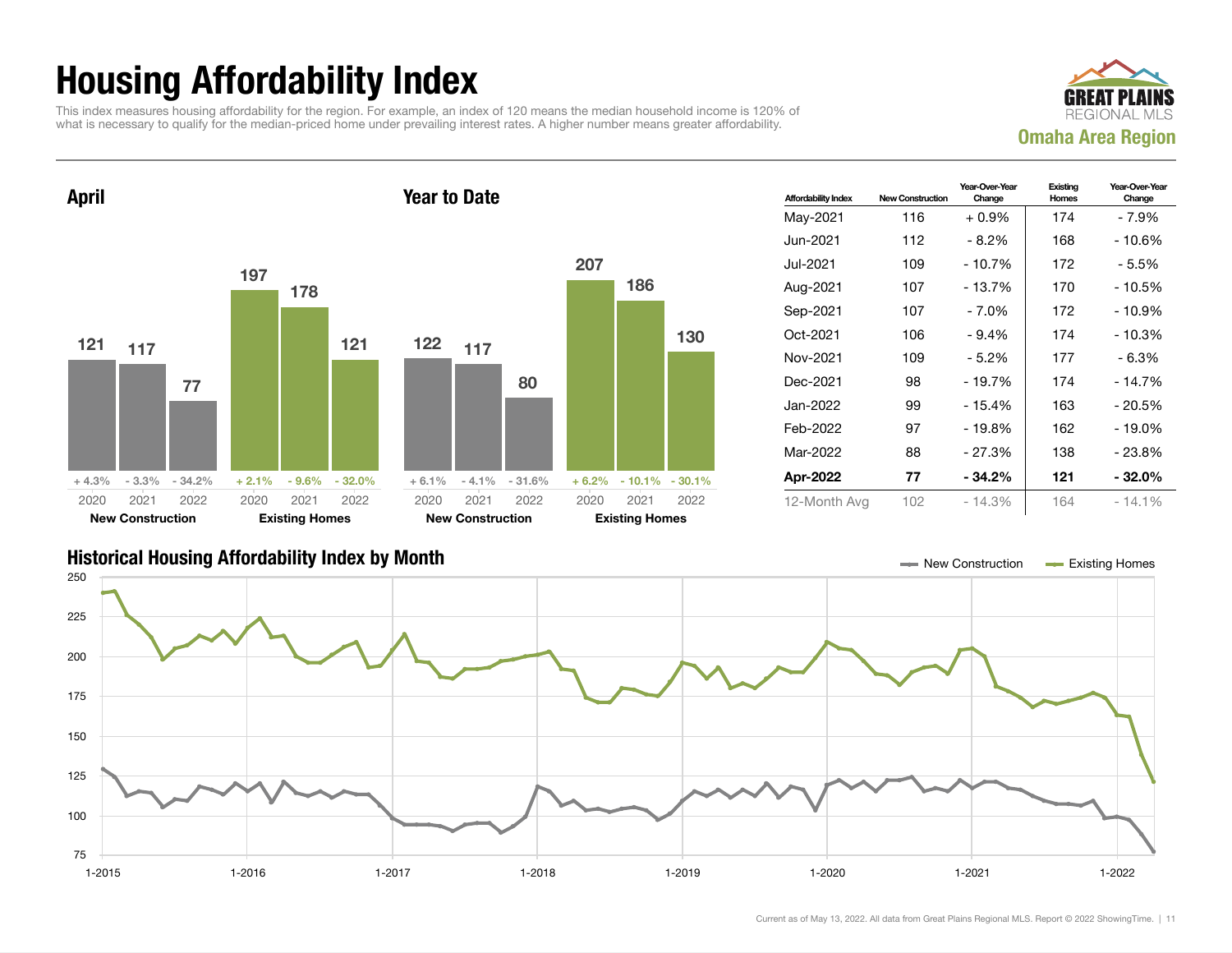### Inventory of Homes for Sale

The number of properties available for sale in active status at the end of a given month.





#### Historical Inventory of Homes for Sale by Month New Construction Existing Homes

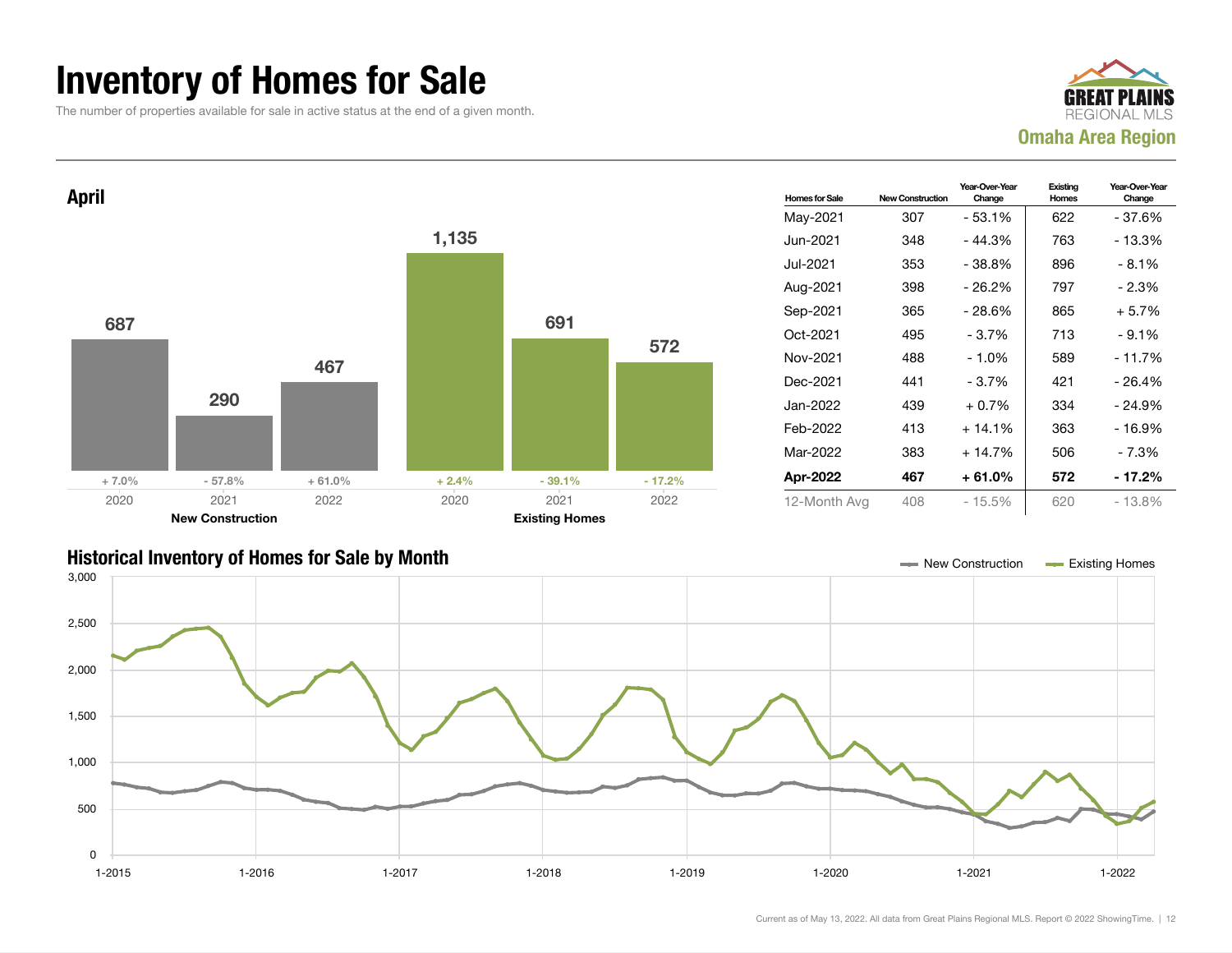## Months Supply of Inventory

The inventory of homes for sale at the end of a given month, divided by the average monthly pending sales from the last 12 months.





#### Historical Months Supply of Inventory by Month Month New York 1997 New Construction Access Existing Homes

| <b>Months Supply</b> | <b>New Construction</b> | Year-Over-Year<br>Change | Existing<br>Homes | Year-Over-Year<br>Change |
|----------------------|-------------------------|--------------------------|-------------------|--------------------------|
| May-2021             | 1.4                     | $-67.4%$                 | 0.6               | - 33.3%                  |
| Jun-2021             | 1.7                     | $-55.3%$                 | 0.7               | - 12.5%                  |
| Jul-2021             | 1.9                     | $-42.4%$                 | 0.8               | $-11.1%$                 |
| Aug-2021             | 2.3                     | $-20.7%$                 | 0.7               | $-12.5%$                 |
| Sep-2021             | $2.2\,$                 | - 15.4%                  | 0.8               | $+14.3%$                 |
| Oct-2021             | 3.1                     | $+24.0%$                 | 0.6               | - 14.3%                  |
| Nov-2021             | 3.2                     | $+39.1%$                 | 0.5               | $-16.7%$                 |
| Dec-2021             | 3.0                     | $+42.9%$                 | 0.4               | $-20.0%$                 |
| Jan-2022             | 3.1                     | $+63.2%$                 | 0.3               | - 25.0%                  |
| Feb-2022             | 3.1                     | $+93.8%$                 | 0.3               | $-25.0%$                 |
| Mar-2022             | 3.0                     | $+114.3%$                | 0.4               | $-20.0%$                 |
| Apr-2022             | 3.8                     | $+216.7%$                | 0.5               | $-16.7%$                 |
| 12-Month Avg*        | 2.6                     | $+5.9%$                  | 0.6               | $-16.0%$                 |

\* Months Supply for all properties from May 2021 through April 2022. This is not the average of the individual figures above.